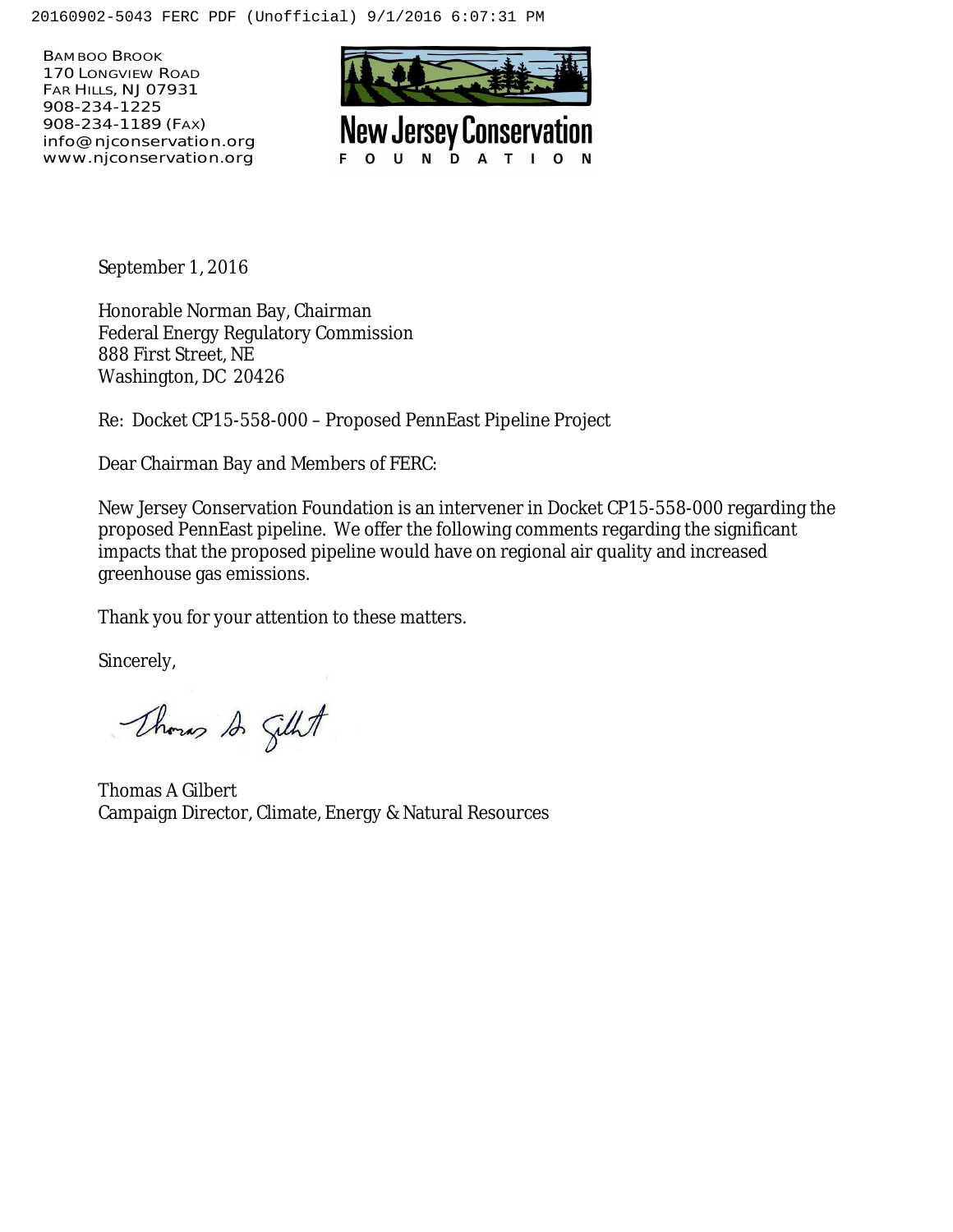

## **Comments of New Jersey Conservation Foundation on the PennEast Draft Environmental Impact Statement: Air Quality**

We offer the following comments in response to the findings below in the Draft Environmental Impact Statement (DEIS):

**ES-14** *There is also the potential, however, that the Project would contribute to a cumulative improvement in regional air quality if a portion of the natural gas associated with the Project displaces the use of other more polluting fossil fuels.* 

**There is absolutely no evidence presented by PennEast that any portion of PennEast capacity will lead to reduced emissions**. The speculation in the DEIS should be removed and it should be clearly stated that PennEast capacity was not purchased by shippers for this purpose. There are only two shippers who have purchased PennEast capacity for use in a natural gas power plant. Talen and NRG have contracted for 10,000 and 50,000 dth/d of capacity respectively; both plants are already running on natural gas and are not replacing coal. Talen is currently adding natural gas-fired generation to two coal plants in PA, but these will connect to Texas Eastern and Transco, and are not located near PennEast. The closest Talen power plants in New Jersey are already running on natural gas.

Furthermore, The DEIS states that construction and operation of the Kidder compressor station will result in emissions of NOx (nitric oxide and nitrogen dioxide), CO (carbon monoxide), SO2 (sulfur dioxide), PM (particulate matter), VOCs (volatile organic compounds), CH2O (formaldehyde), and various other greenhouse gases and HAPs (hazardous air pollutants). If **PennEast won't displace other more polluting fossil fuels, and will result in increased emissions from the Kidder compressor station, then clearly PennEast will negatively impact air quality in the region, not improve it as the DEIS speculates**.

In New Jersey, additional natural gas offers little potential for reducing carbon emissions and has become a primary source of increased emissions. In 2014, carbon emissions from electric generation in New Jersey increased by 17%, driven by increased generation from gas-fired power plants.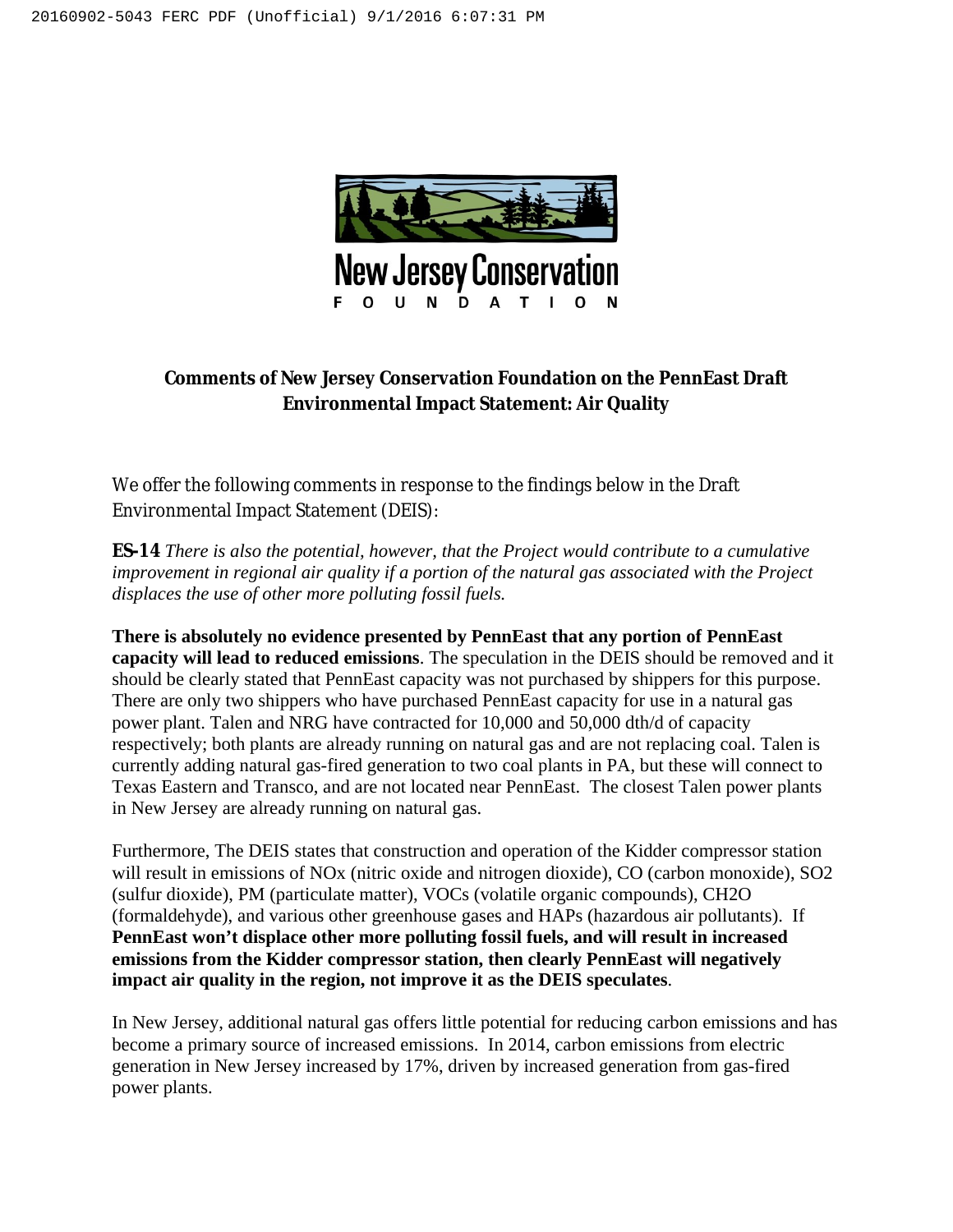## PennEast Would Significantly Increase Greenhouse Gas Emissions

The proposed project provides an additional 1.1 bcf/day of capacity to end users. According to the DEIS, this volume of natural gas would release 23.5 million metric tons per year of additional CO<sub>2</sub>e.

## **DEIS: 4-285**

"The proposed transmission capacity of the Project is 1.1 million dekatherms per day (MMDth/d). A dekatherm is equal to 10 therms, or 1,000,000 Btus, of heat content. Using the GHG emission factors and global warming potentials published in 40 CFR 98 for emissions of CO2, CH4, and N2O from combustion of natural gas, potential end-use GHG emissions would be 23,500,000 tons per year during the expected lifetime of the Project."

In addition to end-use GHG emissions, PennEast calculates emissions from the construction phase (34,878 tons) and annual operation phase (274,057 tons annually). **PennEast should also be required to calculate the loss of carbon sequestration due to the clearing of forests, accounting for the maturity of the forest as well as acreage**.

## The Final CEQ Guidance on Greenhouse Gas Emissions Requires Additional Analysis

On August 1st, 2016, the Council on Environmental Quality issued a final memorandum: *Final Consideration for Federal Departments and Agencies on consideration of Greenhouse Gas Emissions and effects of Climate Change in National Environmental Policy Act Reviews.*

The final CEQ guidance stipulates that federal agencies more fully examine the impacts of projects on greenhouse gas emissions as part of the NEPA review. **The DEIS should be revised to fully comply with the final CEQ guidance, including the complete evaluation of life-cycle and cumulative impacts.**

As a coastal state, New Jersey has a great deal at stake in terms of the impacts of climate change, including sea-level rise and the devastation caused by more frequent and intense storms. It is imperative that the impacts that PennEast would have on greenhouse gas emissions be fully evaluated.